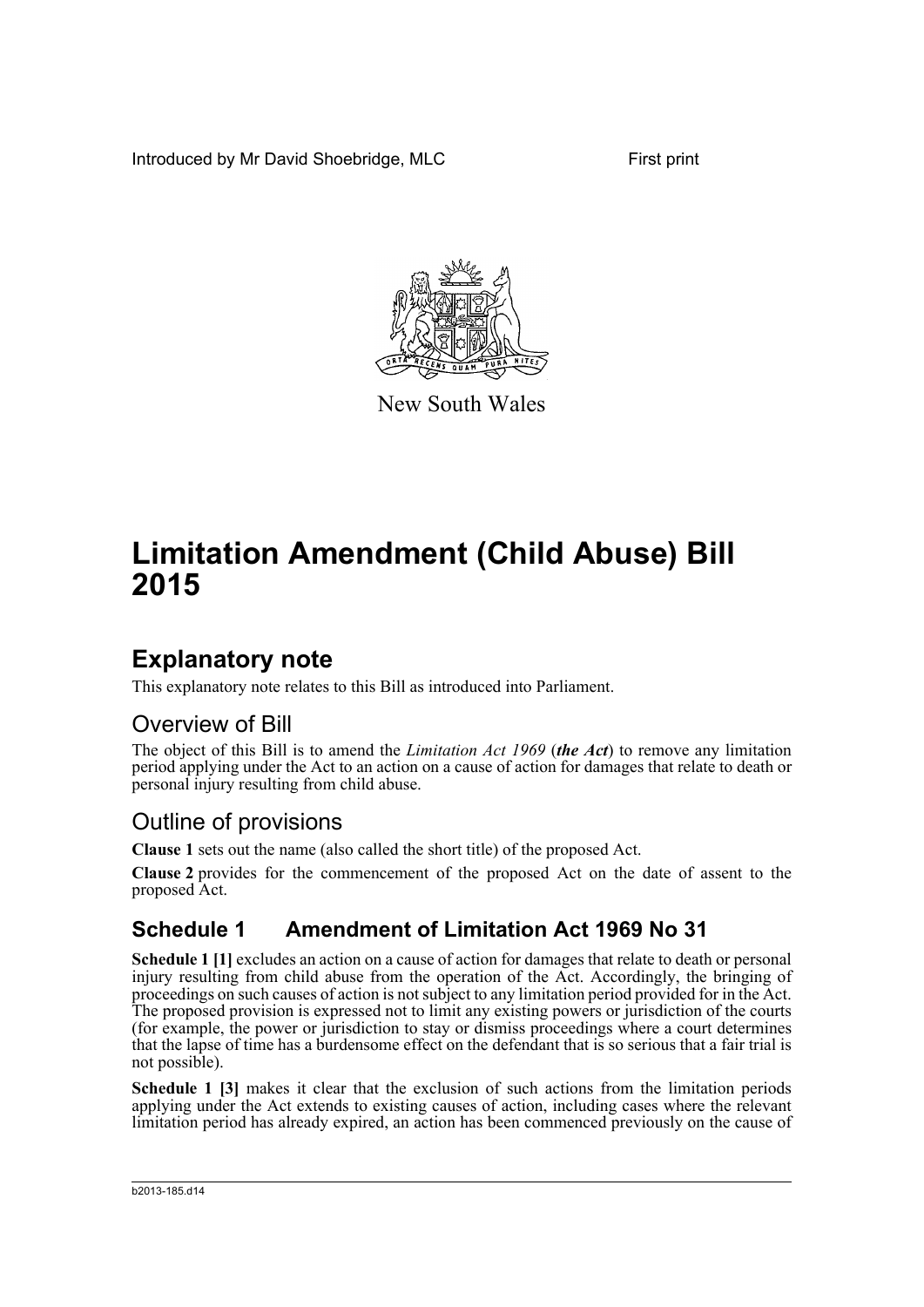action, or judgment on the cause of action has previously been given on the ground that the action was statute barred. To this end, the item empowers a court to set aside a judgment based on the fact that an action was statute barred. **Schedule 1 [2]** makes a consequential amendment.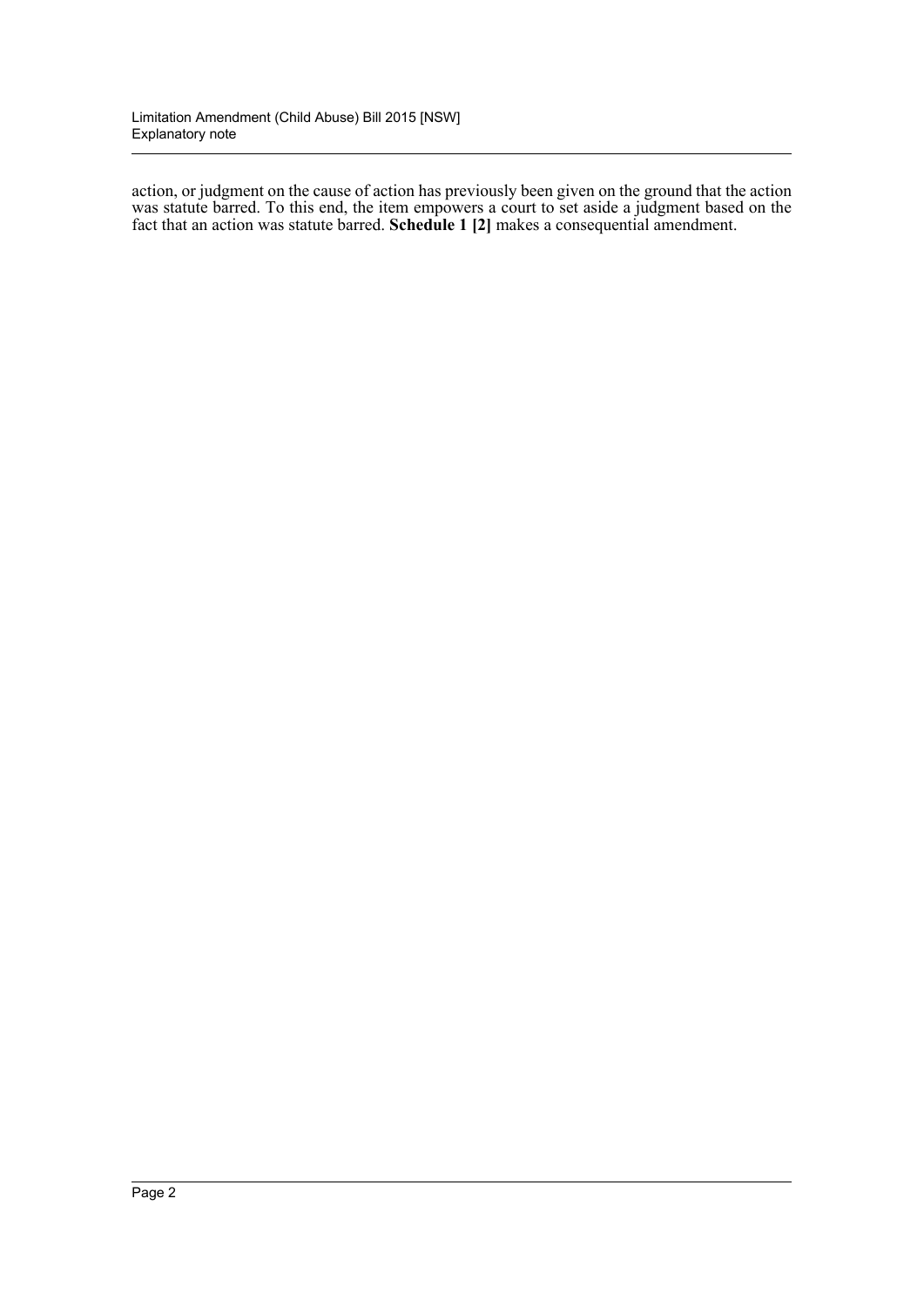Introduced by Mr David Shoebridge, MLC First print



New South Wales

# **Limitation Amendment (Child Abuse) Bill 2015**

## **Contents**

|            |                                        | Page |
|------------|----------------------------------------|------|
|            |                                        |      |
| 1.         | Name of Act                            | ົ    |
|            | 2 Commencement                         | ົ    |
| Schedule 1 | Amendment of Limitation Act 1969 No 31 | ર    |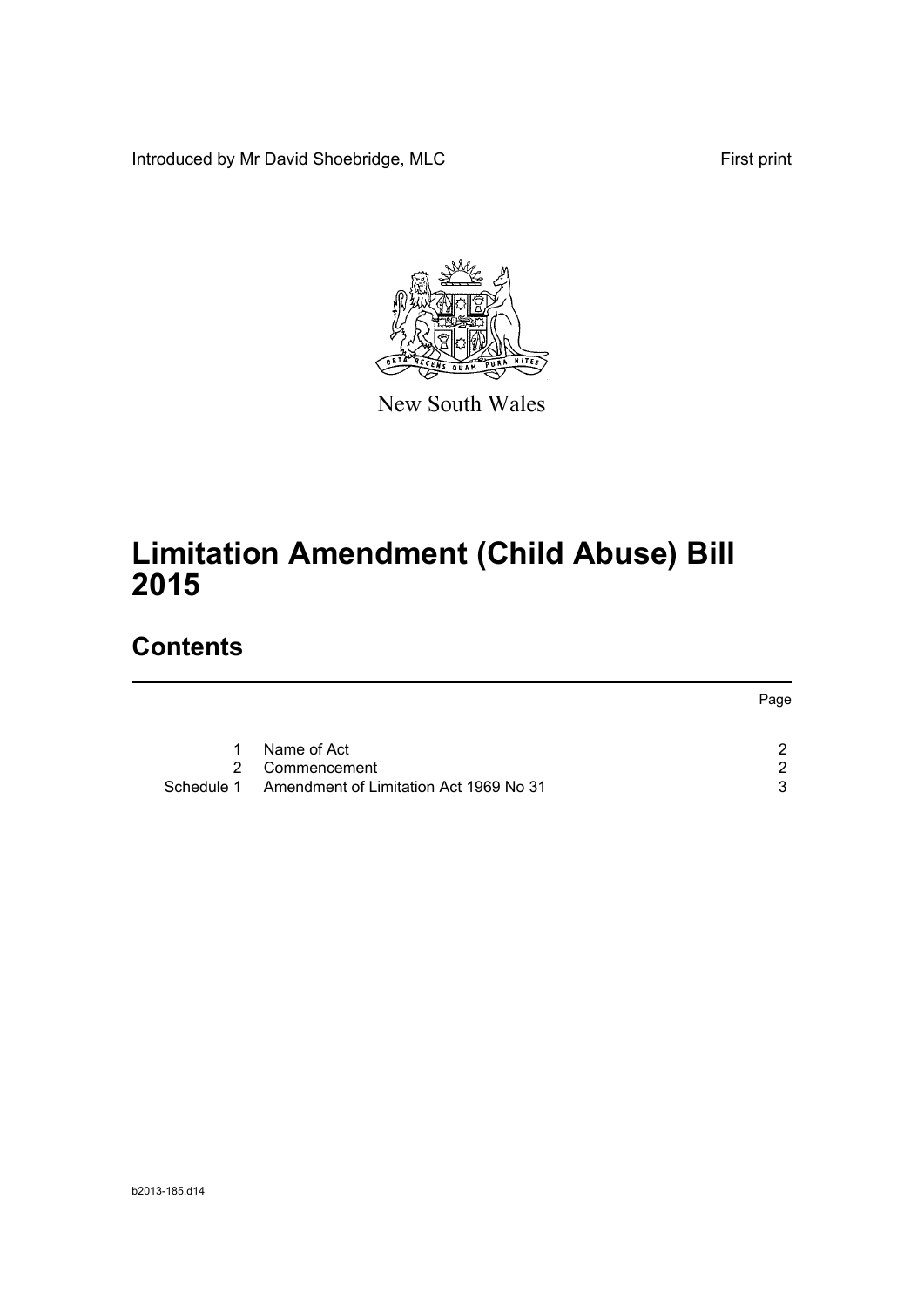

New South Wales

# **Limitation Amendment (Child Abuse) Bill 2015**

No , 2015

#### **A Bill for**

An Act to amend the *Limitation Act 1969* to remove the limitation period for bringing civil proceedings in relation to child abuse.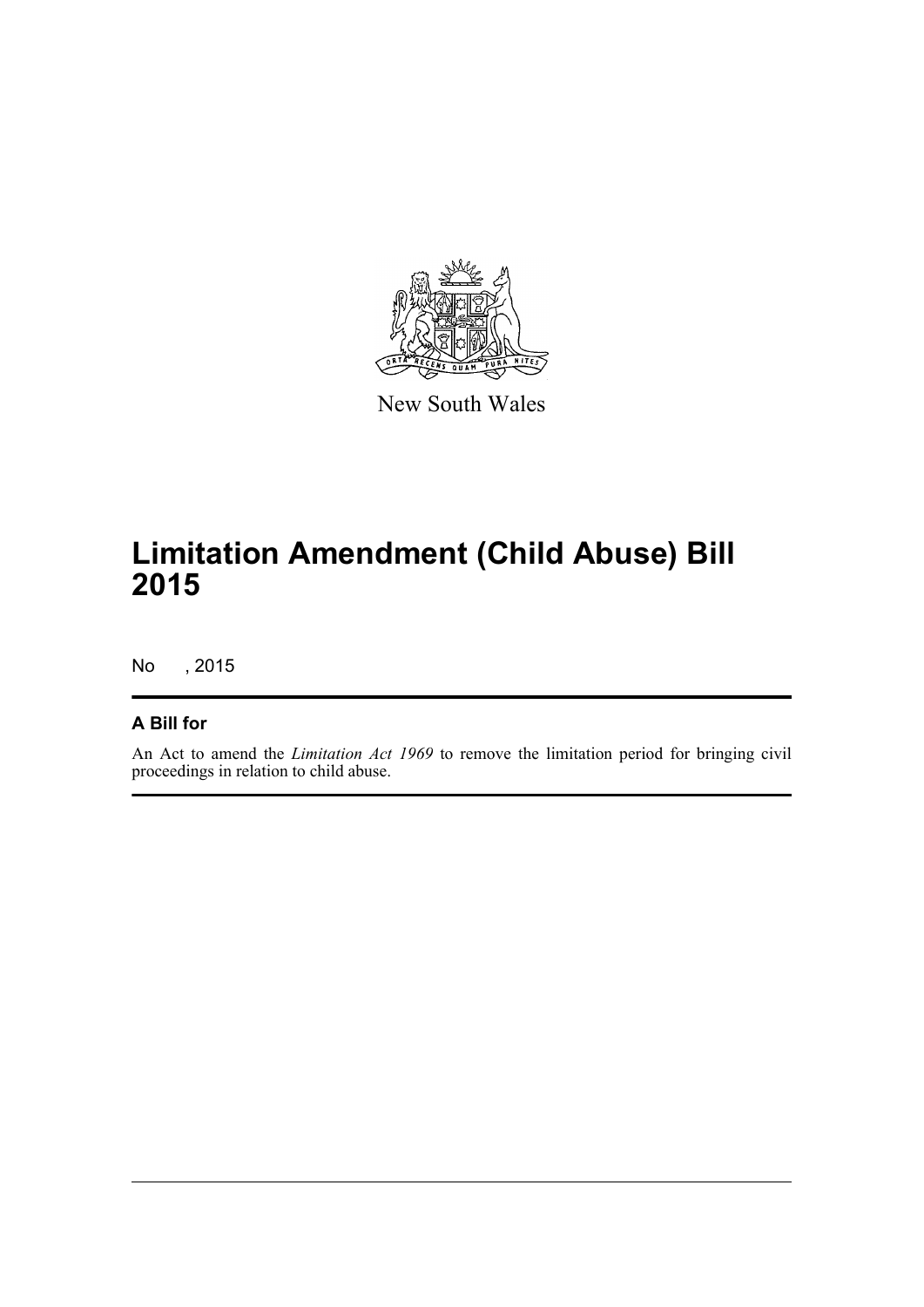<span id="page-4-1"></span><span id="page-4-0"></span>

| The Legislature of New South Wales enacts:                   |                |
|--------------------------------------------------------------|----------------|
| Name of Act                                                  | $\overline{2}$ |
| This Act is the Limitation Amendment (Child Abuse) Act 2015. | 3              |
| <b>Commencement</b>                                          |                |
| This Act commences on the date of assent to this Act.        | 5              |
|                                                              |                |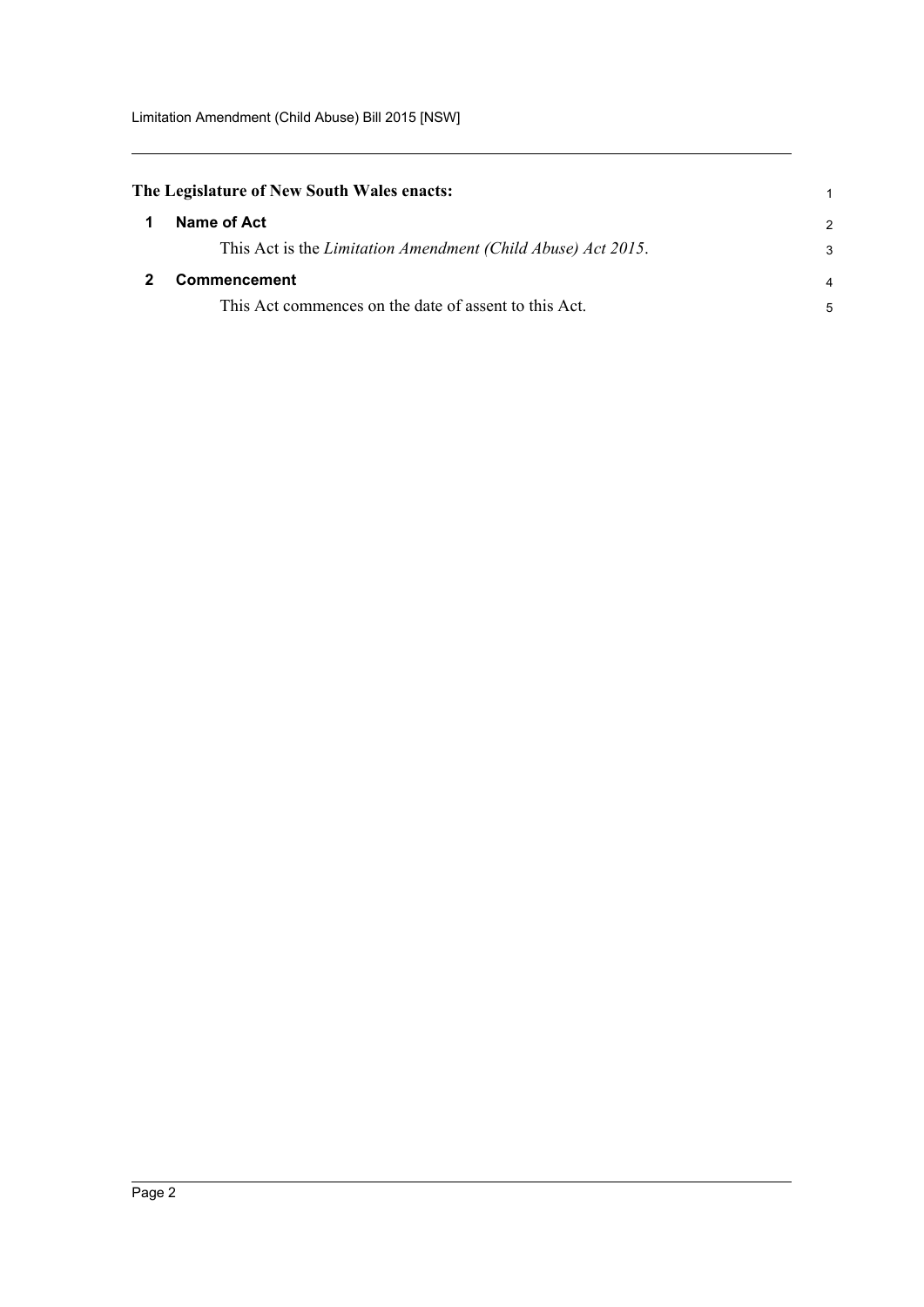<span id="page-5-0"></span>

|       | <b>Schedule 1</b> |                         |                    | <b>Amendment of Limitation Act 1969 No 31</b>                                                                                                                                                                                                       | 1                              |
|-------|-------------------|-------------------------|--------------------|-----------------------------------------------------------------------------------------------------------------------------------------------------------------------------------------------------------------------------------------------------|--------------------------------|
| [1]   |                   | <b>Section 6A</b>       |                    |                                                                                                                                                                                                                                                     | $\overline{c}$                 |
|       |                   | Insert after section 6: |                    |                                                                                                                                                                                                                                                     | 3                              |
|       | 6A                |                         |                    | Exclusion of actions for recovery of damages for child abuse                                                                                                                                                                                        | 4                              |
|       |                   | (1)                     | action:            | This Act, other than this section, does not apply to an action on a cause of                                                                                                                                                                        | 5<br>6                         |
|       |                   |                         | (a)                | for damages that relate to the death of or personal injury to a person,<br>regardless of whether the claim for damages is brought in tort, in<br>contract, under statute or otherwise, and                                                          | $\overline{7}$<br>$\bf 8$<br>9 |
|       |                   |                         | (b)                | that is founded on the death or personal injury of a person resulting<br>from:                                                                                                                                                                      | 10<br>11                       |
|       |                   |                         |                    | (i)<br>an act or omission in relation to the person when the person is a<br>minor that is a physical abuse or sexual abuse, and                                                                                                                     | 12<br>13                       |
|       |                   |                         |                    | psychological abuse (if any) that arises out of that act or<br>(i)<br>omission.                                                                                                                                                                     | 14<br>15                       |
|       |                   | (2)                     |                    | A cause of action referred to in subsection $(1)$ $(a)$ extends to a cause of action:                                                                                                                                                               | 16                             |
|       |                   |                         | (a)                | that arises under the <i>Compensation to Relatives Act 1897</i> , or                                                                                                                                                                                | 17                             |
|       |                   |                         | (b)                | that survives on the death of a person for the benefit of the person's<br>estate under section 2 of the <i>Law Reform (Miscellaneous Provisions)</i><br>Act 1944.                                                                                   | 18<br>19<br>20                 |
|       |                   | (3)                     |                    | Nothing in this section limits:                                                                                                                                                                                                                     | 21                             |
|       |                   |                         | (a)                | in the case of the Supreme Court, the court's inherent jurisdiction,<br>implied jurisdiction or statutory jurisdiction, or                                                                                                                          | 22<br>23                       |
|       |                   |                         | (b)                | in the case of a court other than the Supreme Court, the court's implied<br>jurisdiction or statutory jurisdiction, or                                                                                                                              | 24<br>25                       |
|       |                   |                         | (c)                | any other powers of a court arising or derived from the common law or<br>under any other Act (including any Commonwealth Act), rule of court,<br>practice note or practice direction.                                                               | 26<br>27<br>28                 |
|       |                   |                         |                    | Note. For example, this section does not limit a court's power to summarily<br>dismiss or permanently stay proceedings where the lapse of time has a<br>burdensome effect on the defendant that is so serious that a fair trial is not<br>possible. | 29<br>30<br>31<br>32           |
| [2]   |                   | Schedule 5, heading     |                    |                                                                                                                                                                                                                                                     | 33                             |
|       |                   |                         |                    | Omit "Further transitional provisions".                                                                                                                                                                                                             | 34                             |
|       |                   |                         |                    | Insert instead "Savings, transitional and other provisions".                                                                                                                                                                                        | 35                             |
| $[3]$ |                   | Schedule 5, Part 3      |                    |                                                                                                                                                                                                                                                     | 36                             |
|       |                   | Insert after clause 7:  |                    |                                                                                                                                                                                                                                                     | 37                             |
|       | Part 3            |                         |                    | <b>Provisions consequent on enactment of Limitation</b><br><b>Amendment (Child Abuse) Act 2015</b>                                                                                                                                                  | 38<br>39                       |
|       | 8                 |                         | <b>Definitions</b> |                                                                                                                                                                                                                                                     | 40                             |
|       |                   | (1)                     |                    | In this Part:                                                                                                                                                                                                                                       | 41                             |
|       |                   |                         |                    | legal professional negligence and limitation period have the same meanings<br>as in clause 1.                                                                                                                                                       | 42<br>43                       |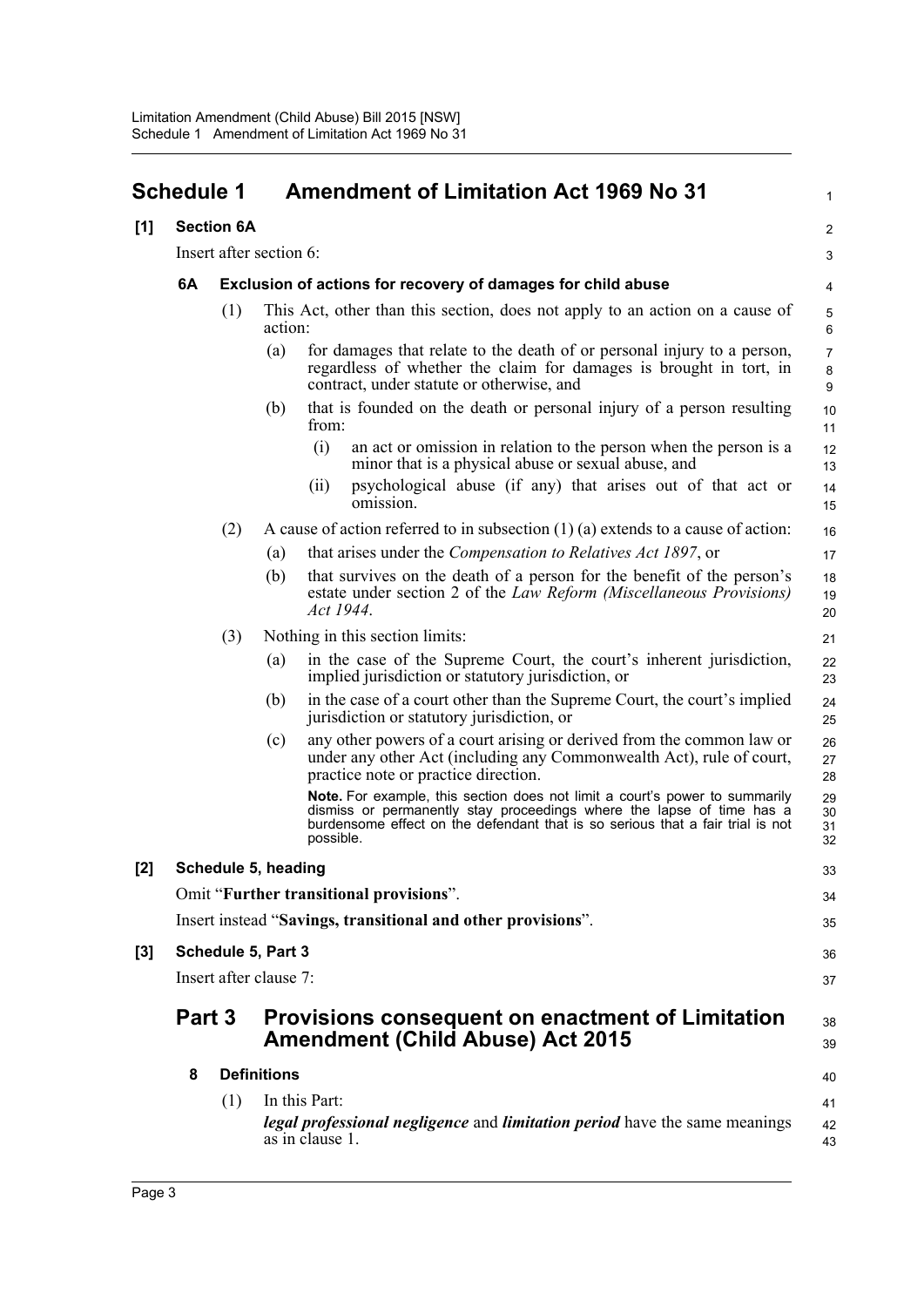|    | (2) | judgment.                                                                                                                                     | In this Part, a reference to a judgment given extends to a judgment entered and<br>also to an agreement entered into before and in connection with any such                                                                                                                    | $\mathbf{1}$<br>$\overline{2}$<br>3 |  |
|----|-----|-----------------------------------------------------------------------------------------------------------------------------------------------|--------------------------------------------------------------------------------------------------------------------------------------------------------------------------------------------------------------------------------------------------------------------------------|-------------------------------------|--|
| 9  |     |                                                                                                                                               | <b>Application of section 6A</b>                                                                                                                                                                                                                                               | 4                                   |  |
|    |     |                                                                                                                                               | Section 6A applies:                                                                                                                                                                                                                                                            | 5                                   |  |
|    |     | (a)                                                                                                                                           | whether or not any limitation period previously applying to the cause of<br>action to which section 6A applies has expired, and                                                                                                                                                | 6<br>$\overline{7}$                 |  |
|    |     | (b)                                                                                                                                           | whether or not an action has been commenced previously on the cause<br>of action, and                                                                                                                                                                                          | 8<br>9                              |  |
|    |     | (c)                                                                                                                                           | whether or not a judgment on the cause of action has, on the ground that<br>a limitation period applying to the cause of action had expired, been<br>given previously, and                                                                                                     | 10<br>11<br>12 <sup>°</sup>         |  |
|    |     | (d)                                                                                                                                           | whether or not a judgment in respect of legal professional negligence<br>has, on the ground that a limitation period applying to the cause of<br>action had expired, been given previously.                                                                                    | 13<br>14<br>15                      |  |
| 10 |     |                                                                                                                                               | Pre-existing judgments and settlements                                                                                                                                                                                                                                         | 16                                  |  |
|    | (1) |                                                                                                                                               | An action on a previously barred cause of action may be brought even though:                                                                                                                                                                                                   | 17                                  |  |
|    |     | (a)                                                                                                                                           | a judgment on the cause of action has, on the ground that a limitation<br>period applying to the cause of action had expired, been given<br>previously, or                                                                                                                     | 18<br>19<br>20                      |  |
|    |     | (b)<br>or both.                                                                                                                               | a judgment in respect of legal professional negligence has, on the<br>ground that a limitation period applying to the cause of action had<br>expired, been given previously,                                                                                                   | 21<br>22<br>23<br>24                |  |
|    | (2) | An action referred to in subclause $(1)$ may be brought as if the action in which<br>such a judgment was given had not itself been commenced. |                                                                                                                                                                                                                                                                                |                                     |  |
|    | (3) |                                                                                                                                               | If an action referred to in subclause (1) is brought on or after the<br>commencement of section 6A on such a previously barred cause of action, the<br>court hearing the action may, if it decides that it is just and reasonable to do<br>so, do any or all of the following: | 27<br>28<br>29<br>30                |  |
|    |     | (a)                                                                                                                                           | set aside any such judgment already given on or in relation to the cause<br>of action,                                                                                                                                                                                         | 31<br>32                            |  |
|    |     | (b)                                                                                                                                           | take into account any amounts paid or payable by way of damages under<br>any such judgment,                                                                                                                                                                                    | 33<br>34                            |  |
|    |     | (c)                                                                                                                                           | take into account any amounts paid or payable by way of costs in<br>connection with any action in which any such judgment was given.                                                                                                                                           | 35<br>36                            |  |
|    | (4) |                                                                                                                                               | The Supreme Court may, on application, exercise the power to set aside a<br>judgment under subclause $(3)$ (a) even though it is not hearing the action.                                                                                                                       | 37<br>38                            |  |
|    | (5) |                                                                                                                                               | A court (other than the Supreme Court) may not, under this clause, set aside a<br>judgment of any other court.                                                                                                                                                                 | 39<br>40                            |  |